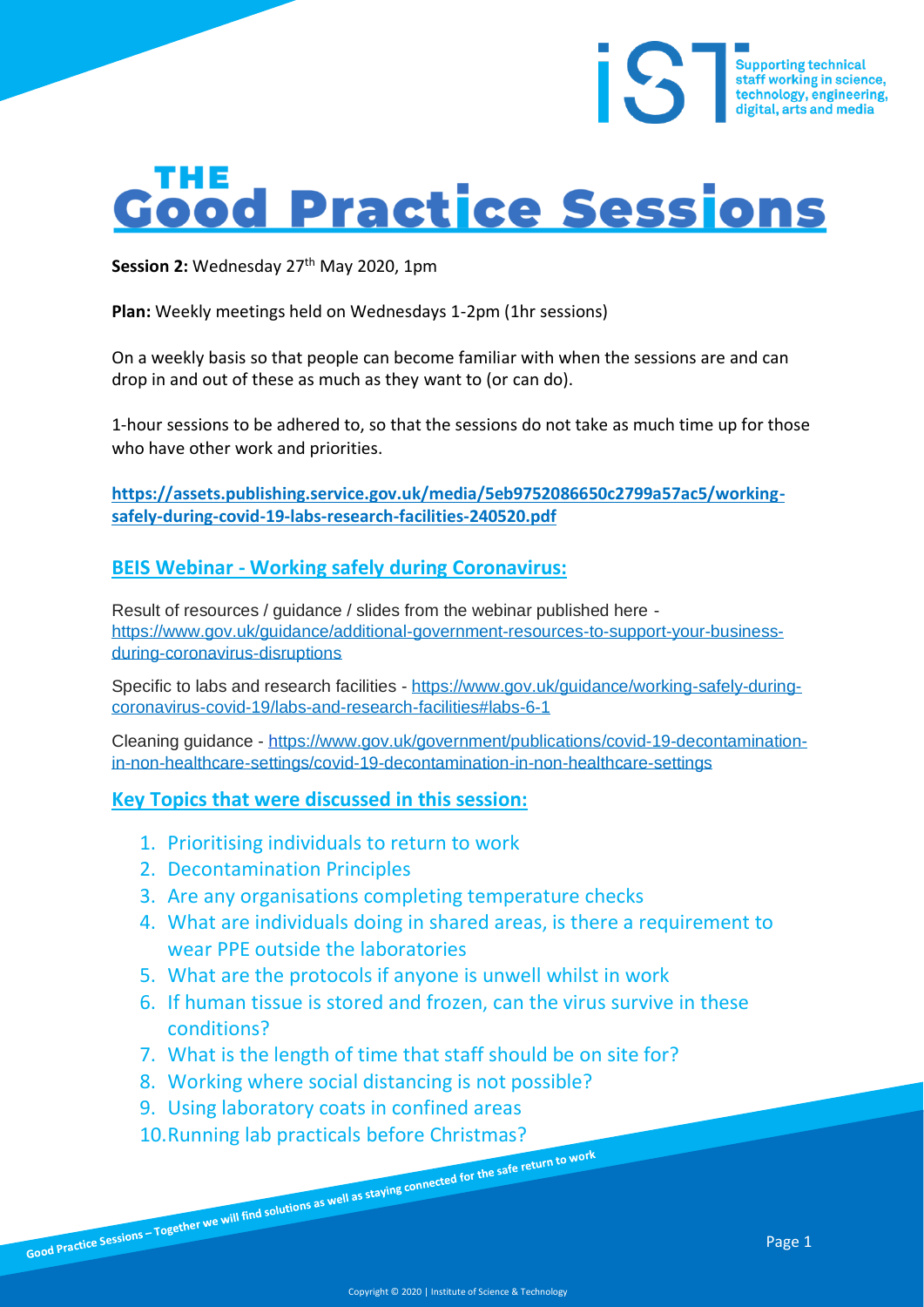# **1) Prioritising individuals to return to work**

Some research centres have been back to work on space rather than people. Limit the number of individuals per the space. Signs are placed on the entrances to rooms. Smaller rooms with microscopes would potentially only have 1 person on the door sign. Booking systems with more equipment should be utilised. The timing used in one research centre is to use 15 minute slots.

For laboratories, implementation of the number of individuals per bay should be looked into. Try to ensure people are back to back, or working in a zig-zag fashion, and not to be facing each other if the laboratory bay is less than 2m length.

- 1. Utilise shared calendars with line managers and departmental managers.
- 2. Extending the hours helps to keep work going. Using shifts to bring staff in.

Individuals working at senior management levels should have overall responsibility of determining when individuals should return to work safely. Making use of applications can be beneficial here and individuals can make the most of contacting these lead individuals to highlight their needs to returning to the laboratory and facilities.

Very much the understanding still that people should work from home where they can but if you need to use laboratories or resources, then you can come into the workplace as long as this is monitored.

Government Website link for working safely:

<https://www.gov.uk/guidance/working-safely-during-coronavirus-covid-19>

# **2) Decontamination Principles**

With people working in shifts on the same equipment, Bioguard and hand sanitisation stations should be used in as many places as possible. Give clear instructions on cleaning of equipment, particularly with keyboards.

Employing more cleaners to work in shifts across the day. Individuals working in their areas should take responsibility for their own working areas.

[https://www.gov.uk/government/publications/covid-19-decontamination-in-non](https://www.gov.uk/government/publications/covid-19-decontamination-in-non-healthcare-settings/covid-19-decontamination-in-non-healthcare-settings)[healthcare-settings/covid-19-decontamination-in-non-healthcare-settings](https://www.gov.uk/government/publications/covid-19-decontamination-in-non-healthcare-settings/covid-19-decontamination-in-non-healthcare-settings)

Supporting technical<br>staff working in science,<br>technology, engineering,<br>distital arts and modia

digital, arts and media

iS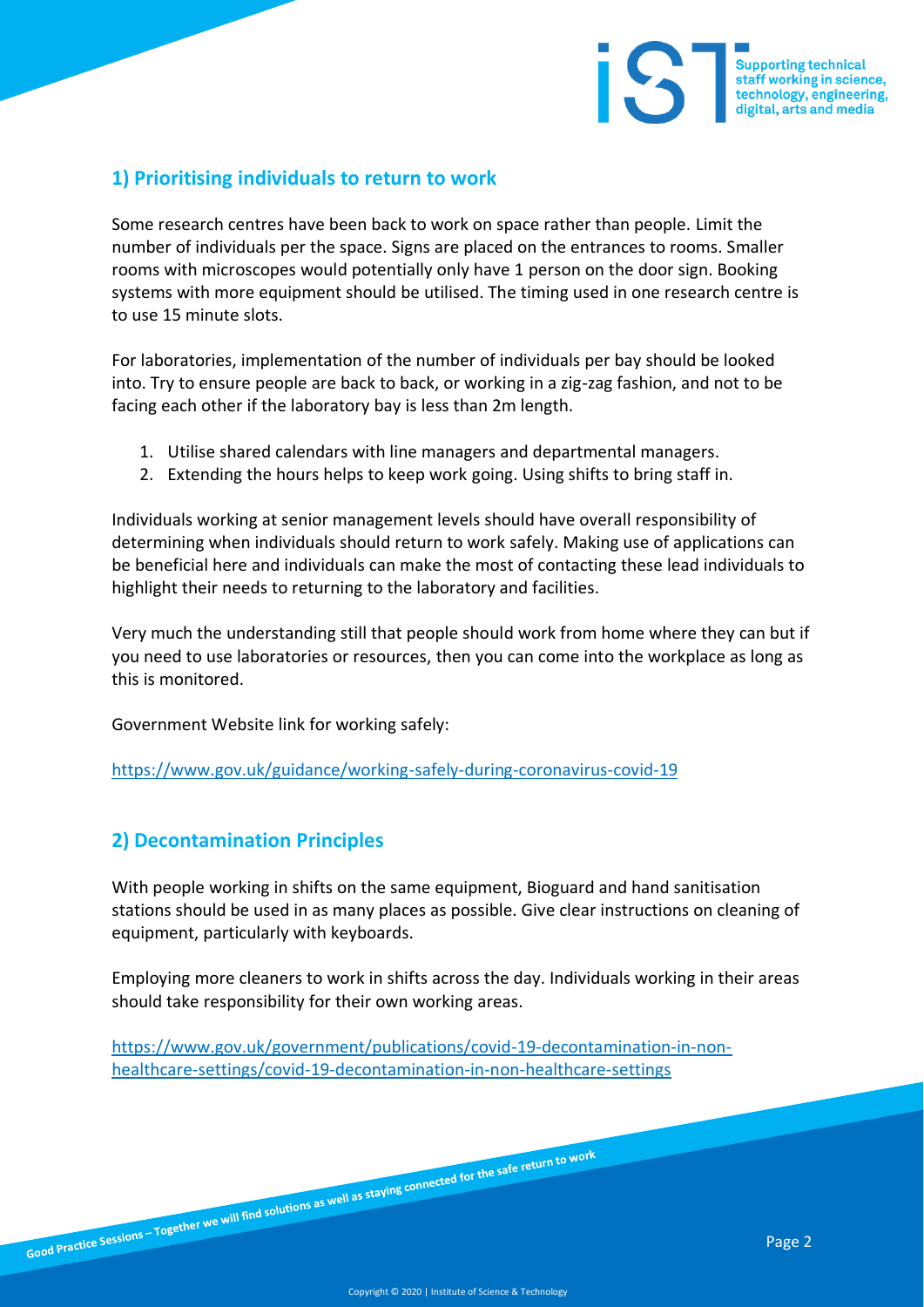

#### **3) Are any organisations completing temperature checks**

Temperature checks are not being done in places where there are diverse and vast sites across many organisations, so the use of temperature screens on people may miss people so this has not really been utilised in research centres.

John Innes Centre have a safe working requirements document which highlights when individuals should not come into work if they have any of the symptoms or are unwell.

#### **Point of view from the website Healthline:**

[https://www.healthline.com/health-news/temperature-checks-not-effective-preventive](https://www.healthline.com/health-news/temperature-checks-not-effective-preventive-measure-against-covid-19)[measure-against-covid-19](https://www.healthline.com/health-news/temperature-checks-not-effective-preventive-measure-against-covid-19)

## **4) What are individuals doing in shared areas, is there a requirement to wear PPE outside the laboratories**

Individuals are being advised that they should use PPE if they are working in areas with laminar flows.

If close contact is essential (such as taking blood) individuals should be wearing PPE where you cannot avoid close contact.

Corridors and narrow areas are being used as one way systems.

Canteens not to use metal cutlery, use as much disposal cutlery as possible.

One organisation are looking at sourcing obscuring coloured gloves to wear outside the laboratory so that they can distinguish between laboratory gloves.

**University of York are using this simple handsfree product to open doors and turn off lights:** [https://www.instagram.com/biology\\_research\\_workshops/?hl=en](https://www.instagram.com/biology_research_workshops/?hl=en)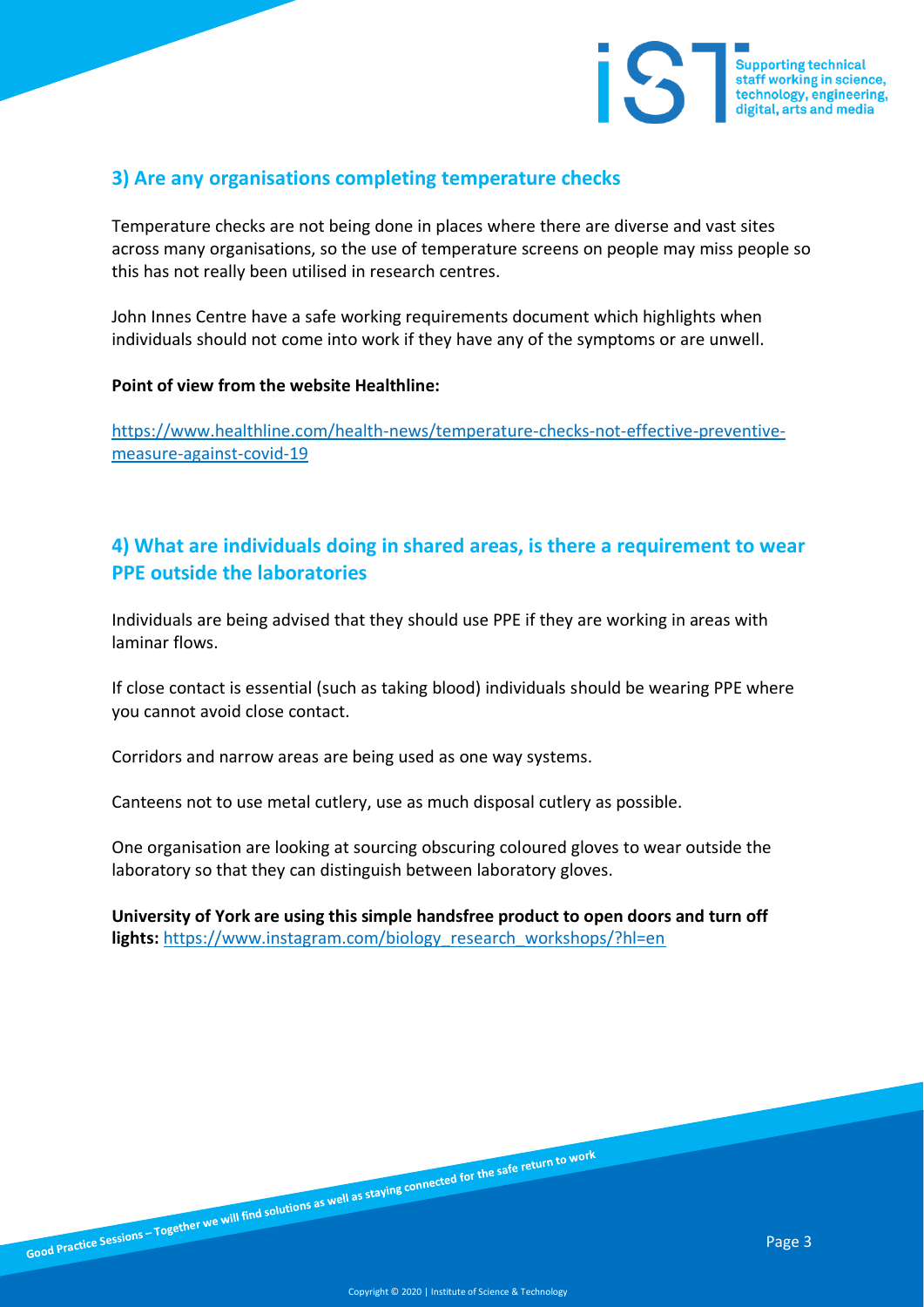

#### **5) What are the protocols if anyone is unwell whilst in work**

For a first aid response, some organisations have produced a first aider "grab bag" which includes gloves, face shield, aprons.

Welfare areas should be identified where people can isolate away from other individuals.

Make sure that individuals who are unwell and showing signs and symptoms of COVID-19, accident reporting should include the identification of people that the individual has come in contact with them.

# **6) If human tissue is stored and frozen, can the virus survive in these conditions?**

This will depend on what the freezing media is and how protective this will be. Likely routes are respiratory based, and vast amounts of the virus would be needed to cause infection. It is good practice to treat these samples in the same way as HepB and HIV samples are kept and maintained.

# **7) What is the length of time that staff should be on site for?**

Some places are encouraging fixed time hour shifts, but also allowing work before or after shifts if needed. Times can be determined on the basis of experiments, with the focus that people should work from home where they can and come in to work when they need to.

Some places are encouraging individuals to carry out the work for as long as individuals need to, as long as you are cleaning workplaces before and after use and alerting individuals responsible for being on site where you are.

Safezone application is being utilised in some organisations for normal working hours and out of hours, as well as for lone working.

[https://www.safezoneapp.com](https://www.safezoneapp.com/)

Below is information from the University of York on using Safezone:

[https://www.york.ac.uk/about/departments/support-and](https://www.york.ac.uk/about/departments/support-and-admin/sas/slaw/security/safezone/)[admin/sas/slaw/security/safezone/](https://www.york.ac.uk/about/departments/support-and-admin/sas/slaw/security/safezone/)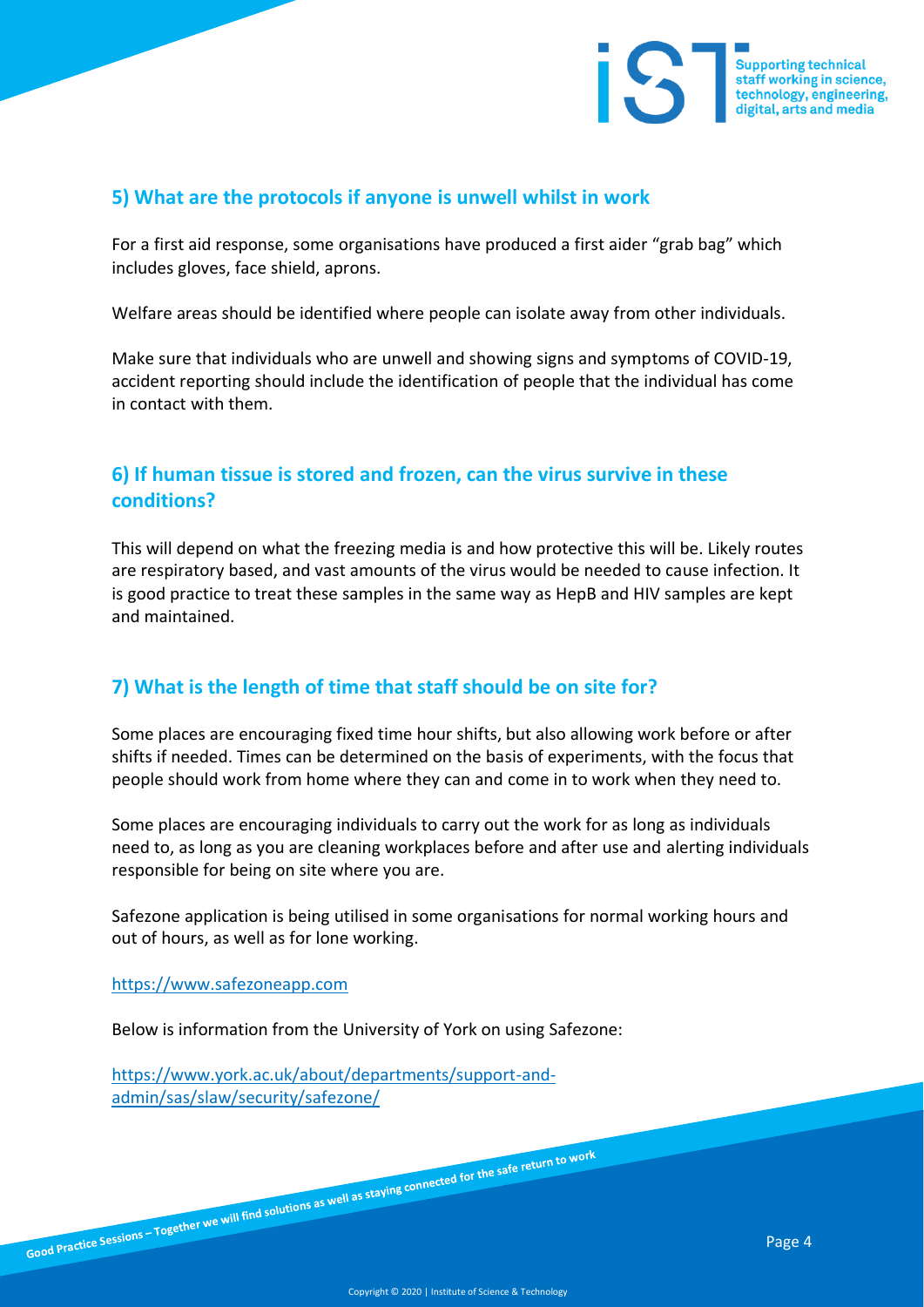

#### **Important issues to consider:**

Are crossovers for shifts needed? *Depending on the nature of the work, if experiments need to be continued and maintained across the course of the day. Generally people should work for the time period they feel is appropriate for their work.*

Are all day shifts implemented alongside part-time shifts? Some places are ensuring technical managers are to be onsite at all times. Central services, such as stores, A&G, etc. will run during normal hours.

*Plans to split technical teams to cover the proposed shifts?* This would be ideal if possible to ensure that essential experiments that require work being carried out all day can be monitored over the morning by one part of the team and then monitored during the afternoon. Cleaning protocols should be in place here for all hard surfaces and PPE worn when appropriate.

### **8) Working where social distancing is not possible?**

Human sampling and human measurement work involves being in close contact with each other. PPE should always be used when individuals need to come into close contact with people, you should consider whether this is necessary during the current situation.

The welfare of the individuals should be considered as to whether they are comfortable completing work like this. From a wellbeing point of view to get some people will only feel safe if PPE is available.

Some organisations are basing their decisions on PPE resources are quite low and in desperate need at some NHS trusts, therefore judgement needs to be made as to how important experiments and work is.

Social distancing, keeping businesses open and in-work activities during COVID-19: <https://www.hse.gov.uk/news/social-distancing-coronavirus.htm>

#### **9) Using laboratory coats in confined areas**

One organisation has mentioned that they are not sharing laboratory coats but are using drawstring bags to hold personalised laboratory coats alongside good hygiene and handwashing methods.

[https://www.wordans.co.uk/westford-mill-wm115-cotton-stuff-bag-9709/c195](https://www.wordans.co.uk/westford-mill-wm115-cotton-stuff-bag-9709/c195-natural/s56530-l) [natural/s56530-l](https://www.wordans.co.uk/westford-mill-wm115-cotton-stuff-bag-9709/c195-natural/s56530-l)